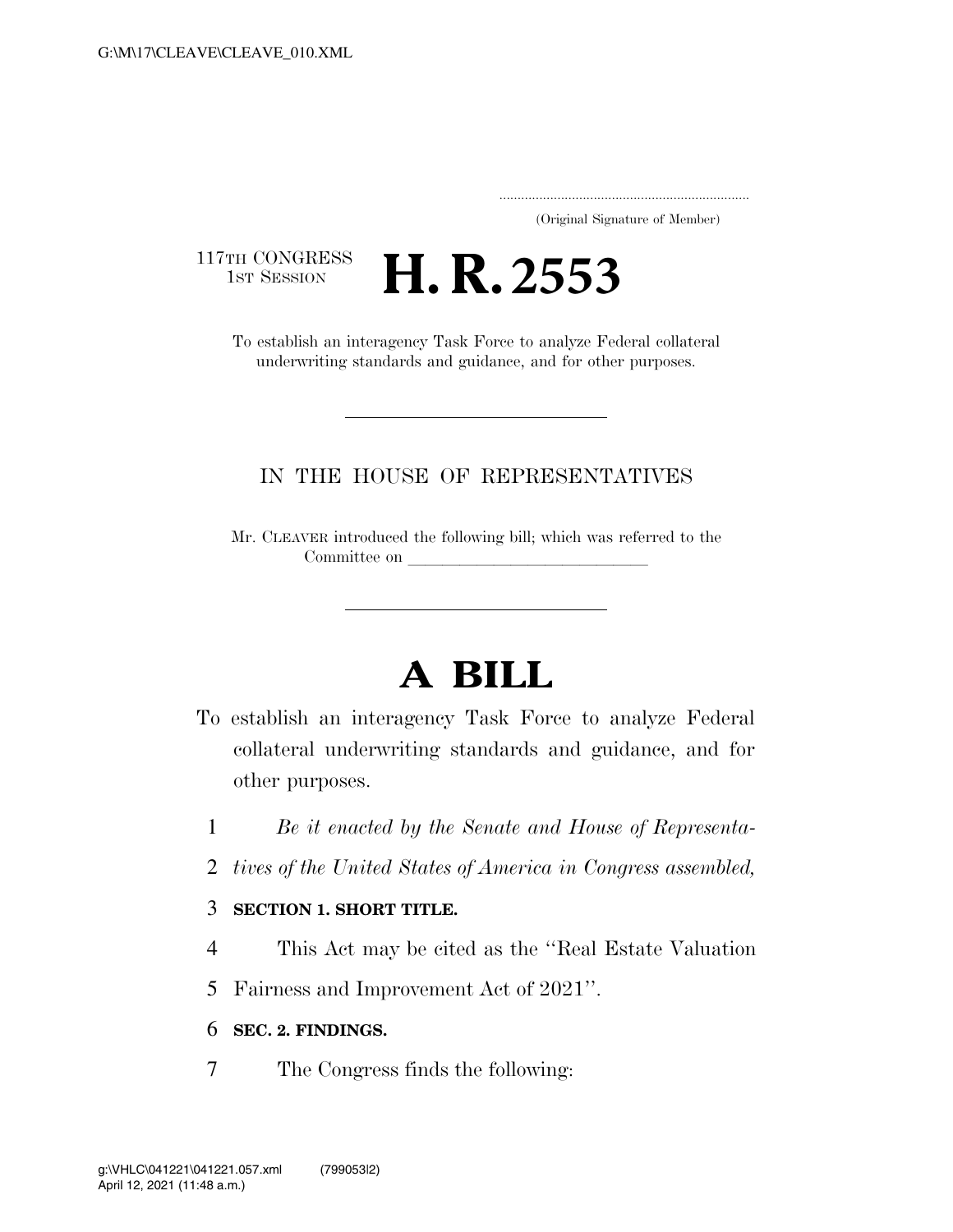| $\mathbf{1}$   | (1) Two Federal agencies, the Federal Home                    |
|----------------|---------------------------------------------------------------|
| $\overline{2}$ | Owners' Loan Corporation and the Federal Housing              |
| 3              | Administration played a major role in the develop-            |
| $\overline{4}$ | ment of the modern home mortgage origination in-              |
| 5              | dustry.                                                       |
| 6              | (2) Both Federal agencies explicitly considered               |
| 7              | the racial and ethnic make up of neighborhoods                |
| 8              | when underwriting loans and valuing the real estate           |
| 9              | to be used as home loan collateral.                           |
| 10             | (3) Both agencies devalued property or refused                |
| 11             | to make loans secured by property in communities of           |
| 12             | color.                                                        |
| 13             | (4) The harmful consequences of this discrimi-                |
| 14             | nation remain unresolved.                                     |
| 15             | SEC. 3. REAL ESTATE VALUATION TASK FORCE.                     |
| 16             | (a) ESTABLISHMENT.—The Appraisal Subcommittee                 |
| 17             | of the Financial Institutions Examination Council shall fa-   |
|                | 18 cilitate the establishment and convening of an Interagency |
| 19             | Task Force on Real Estate Valuation (in this section re-      |
| 20             | ferred to as the "Task Force").                               |
| 21             | (b) MEMBERS.—The Task Force shall consist of the              |
| 22             | following members or their designees:                         |
| 23             | (1) The Director of the Federal Housing Fi-                   |
| 24             | nance Agency.                                                 |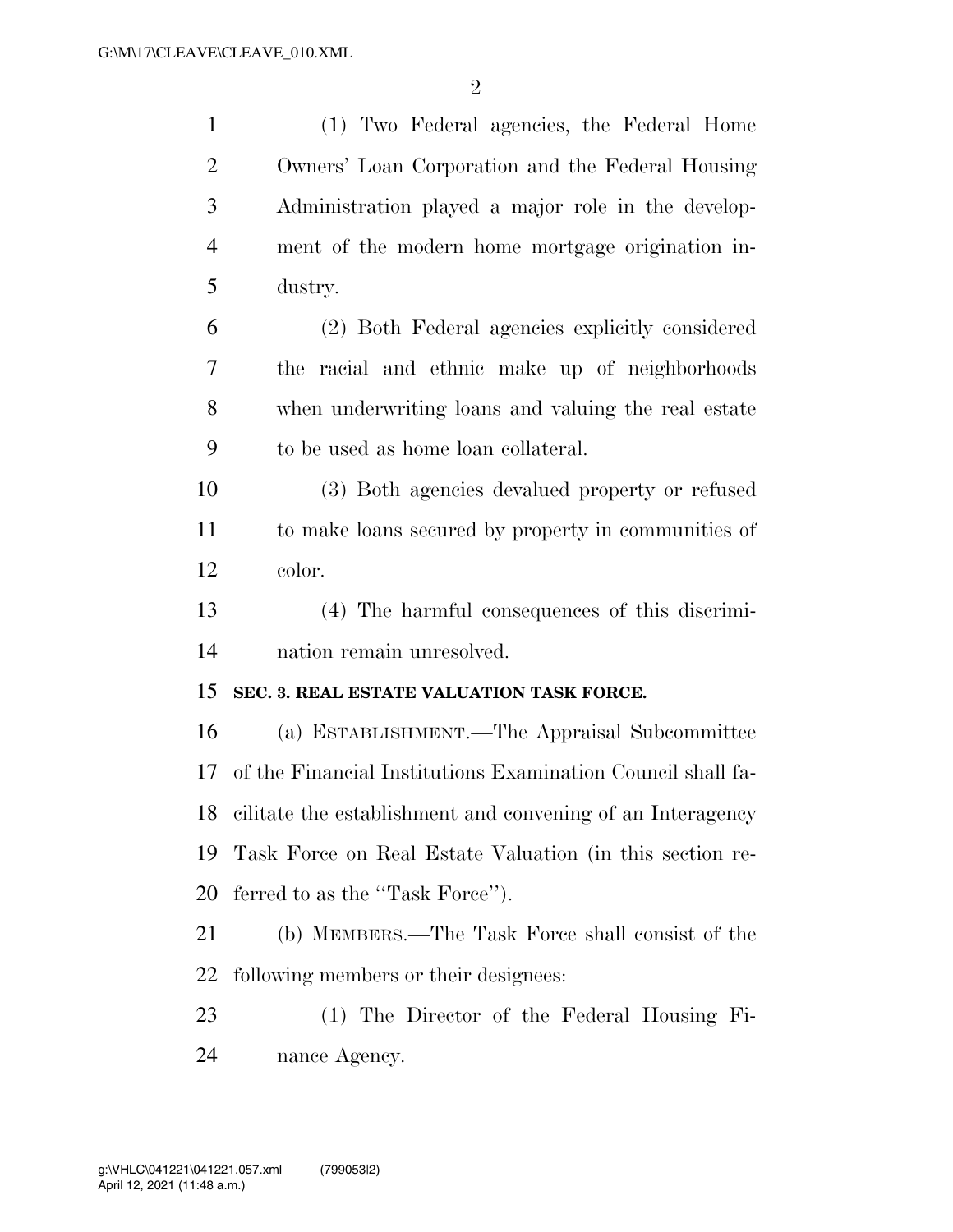| $\mathbf{1}$   | (2) The chair of the board of directors of the        |
|----------------|-------------------------------------------------------|
| $\overline{2}$ | Federal National Mortgage Association.                |
| 3              | (3) The chair of the Board of Directors of the        |
| $\overline{4}$ | Federal Home Loan Mortgage Corporation.               |
| 5              | (4) The President of the Government National          |
| 6              | Mortgage Association.                                 |
| 7              | (5) The Chairperson of the board of directors         |
| 8              | of one of the Federal home loan banks, selected by    |
| 9              | the Chairpersons of the boards of directors of all of |
| 10             | the Federal home loan banks.                          |
| 11             | (6) The Assistant Secretary of the Department         |
| 12             | of Housing and Urban Development who is the Fed-      |
| 13             | eral Housing Commissioner.                            |
| 14             | (7) The Undersecretary for Rural Development          |
| 15             | of the Department of Agriculture.                     |
| 16             | (8) The Secretary of Veterans Affairs.                |
| 17             | (9) The Director of the Bureau of Consumer            |
| 18             | Financial Protection, who shall serve as the Chair-   |
| 19             | person of the Task Force.                             |
| 20             | (10) The Comptroller of the Currency.                 |
| 21             | (11) The Chairperson of the Board of Directors        |
| 22             | of the Federal Deposit Insurance Corporation.         |
| 23             | (12) The Chairman of the Board of Governors           |
| 24             | of the Federal Reserve System.                        |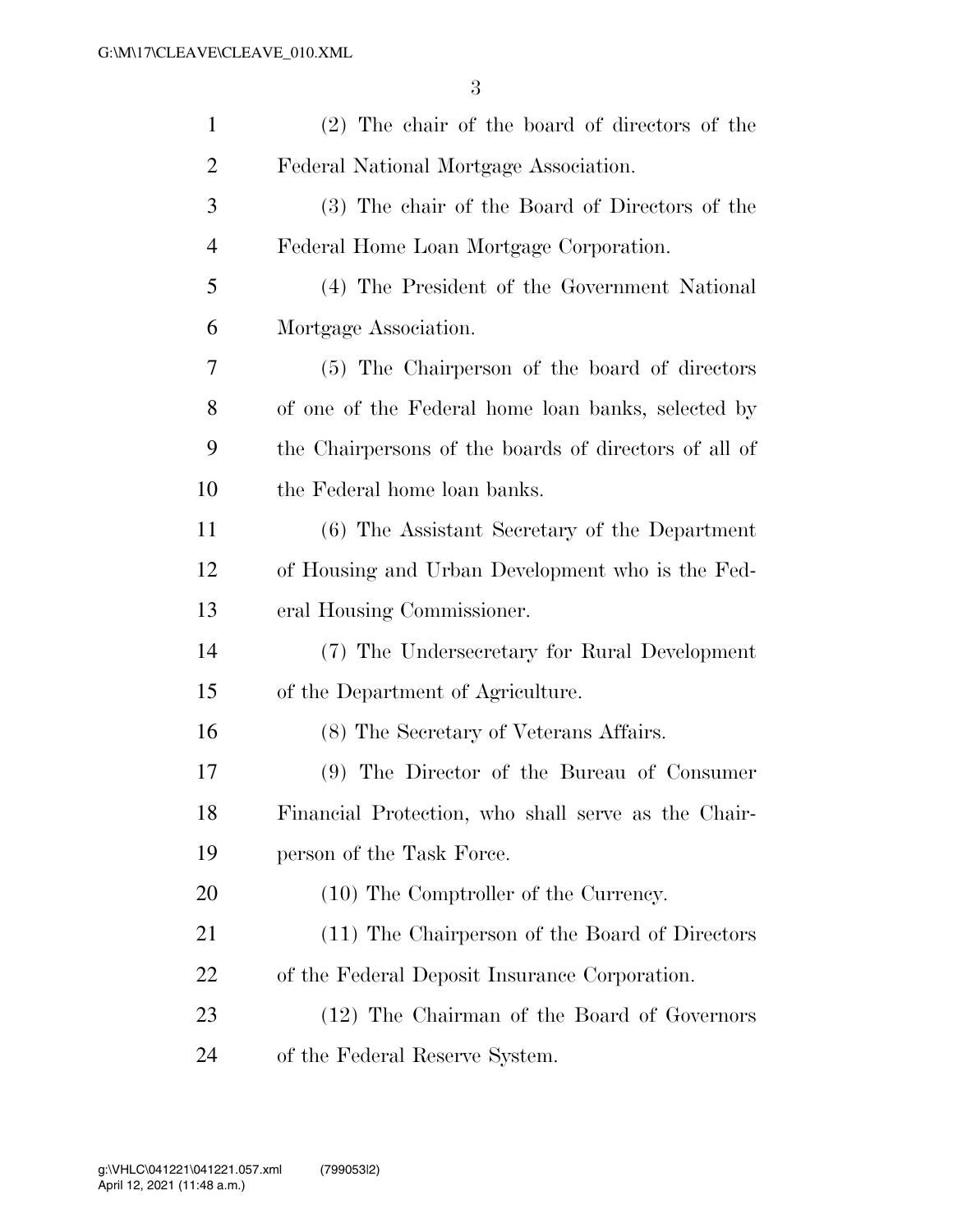(13) The Chairman of the National Credit Union Administration Board.

 (14) The Chairman of the State Liaison Com-mittee.

(c) DUTIES.—The Task Force shall—

 (1) harmonize to the greatest extent possible the various collateral underwriting standards and guidance of the agencies and entities represented on the Task Force governing residential and commer- cial real estate valuations, including standards and guidance with respect to appraisals, non-traditional and alternative methods of providing real estate property evaluations such as automated valuation models, processes and procedures for managing re- considerations of value by consumers, and standards and guidance with respect to common collateral un- derwriting challenges, such as energy efficient hous-18 ing and limited or inactive markets;

 (2) to the extent that standards or guidance de- scribed under paragraph (1) are not harmonized, the Task Force shall issue a report to Congress explain-22 ing why harmonization cannot or should not be im-plemented;

 (3) establish specific definitions for limited or inactive housing markets in which comparable sales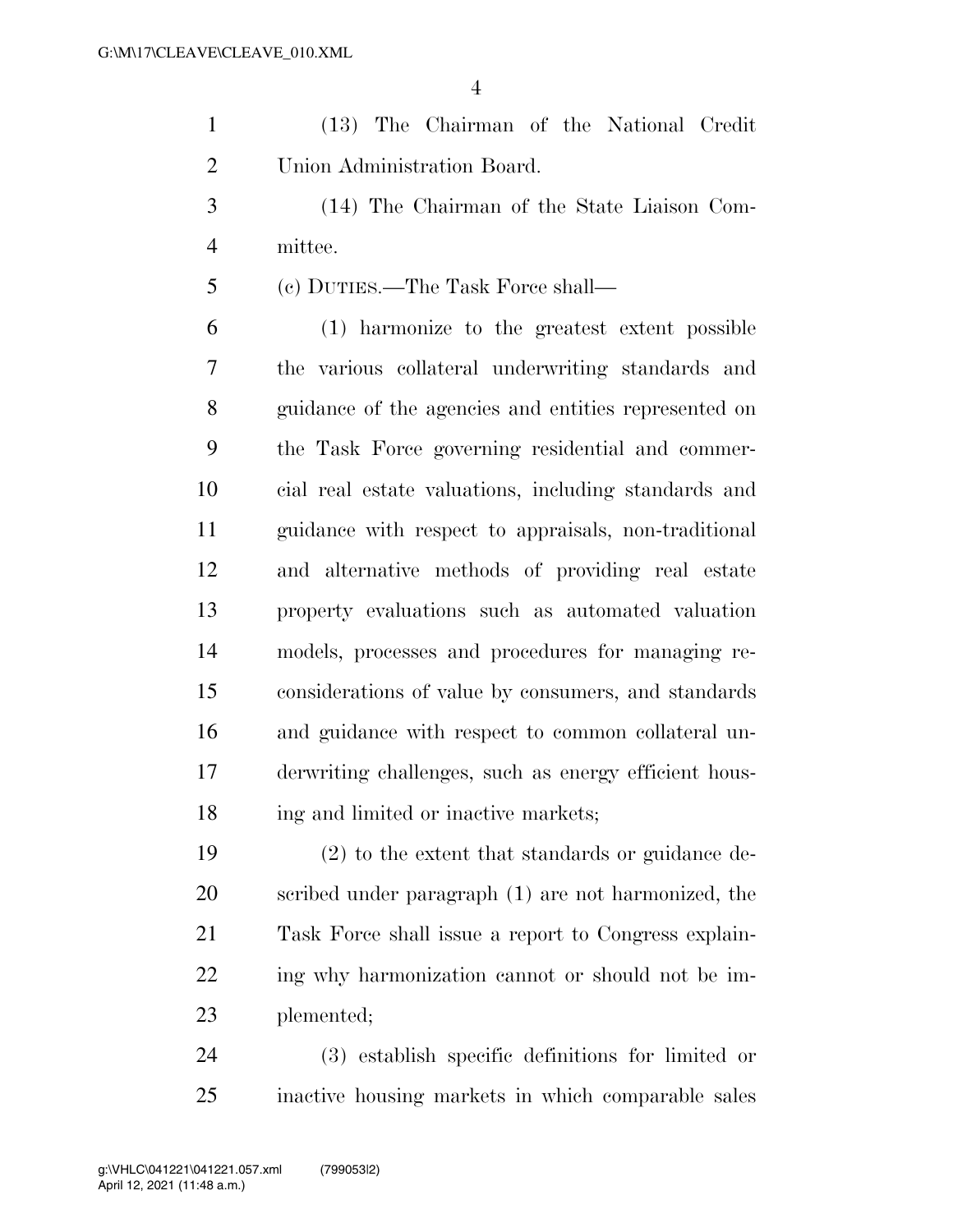are limited or unavailable over a certain period of time, and establish greater flexibilities and guidance for appraisals and any underwriting processes asso- ciated with appraisals conducted in such markets, such as the ability to consider market evidence for similar properties in other geographic areas or uti- lizing a range of value; (4) aggregate data across Task Force members and conduct a study to determine whether there are racial disparities at both the borrower and commu- nity level in the valuation and price of the residential real estate to be used as collateral for mortgage ap-13 plications processed by Task Force Members; (5) identify specific causes of such racial dis- parities and— (A) adopt changes to address such causes; or (B) if the Task Force determines that ad- ditional statutory authority is needed to adopt such changes, issue a report to Congress de- scribing the needed statutory authority; and (6) Evaluate whether there are any barriers to entry that are disproportionately preventing minori- ties from entering into the appraisal profession, such as current minimum requirements established by the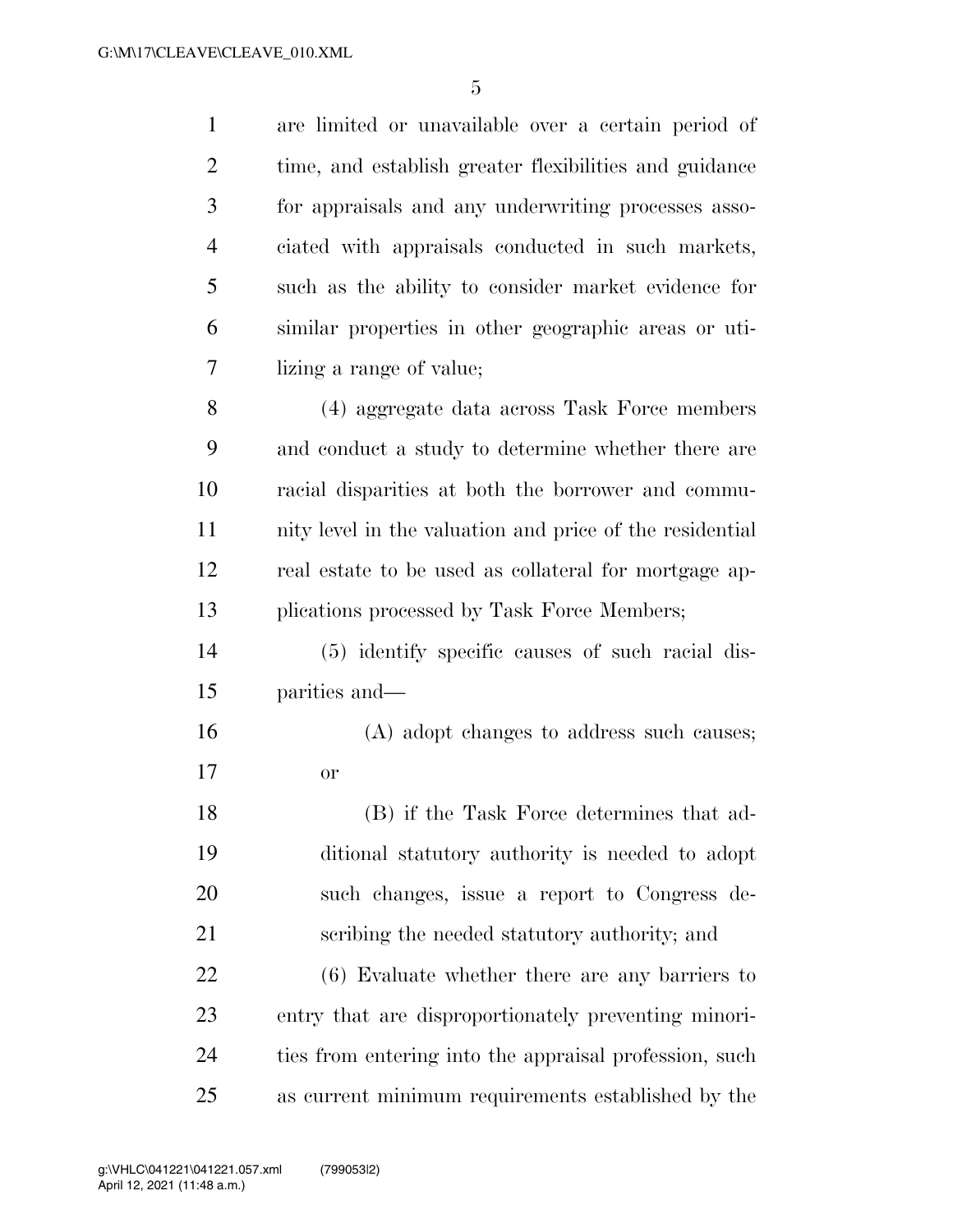Appraiser Qualifications Board, the cost and avail- ability of education, the content of the State ap- praiser exam questions, or the time it takes to finish training.

 (d) MEETINGS.—The Task Force shall convene regu- larly, including with the advisory committee described under subsection (g), to carry out the duties under sub- section (c) and submit the reports required under sub-section (f).

 (e) SHARING OF INFORMATION.—Each agency and entity represented on the Task Force shall share with the Task Force any data of the agency or entity necessary for the Task Force to carry out the duties of the Task Force under this Act.

(f) REPORTS.—

 (1) INITIAL.—The Chairperson of the Task Force shall submit a report to the Congress not later than the expiration of the 24-month period be- ginning on the date of the enactment of this Act de- tailing the findings and any actions taken to further 21 the duties of the Task Force as of such time and de-scribing any planned efforts and activities.

23 (2) ONGOING.—Periodically after the submis- sion of the report pursuant to paragraph (1), the Chairperson shall submit reports to the Congress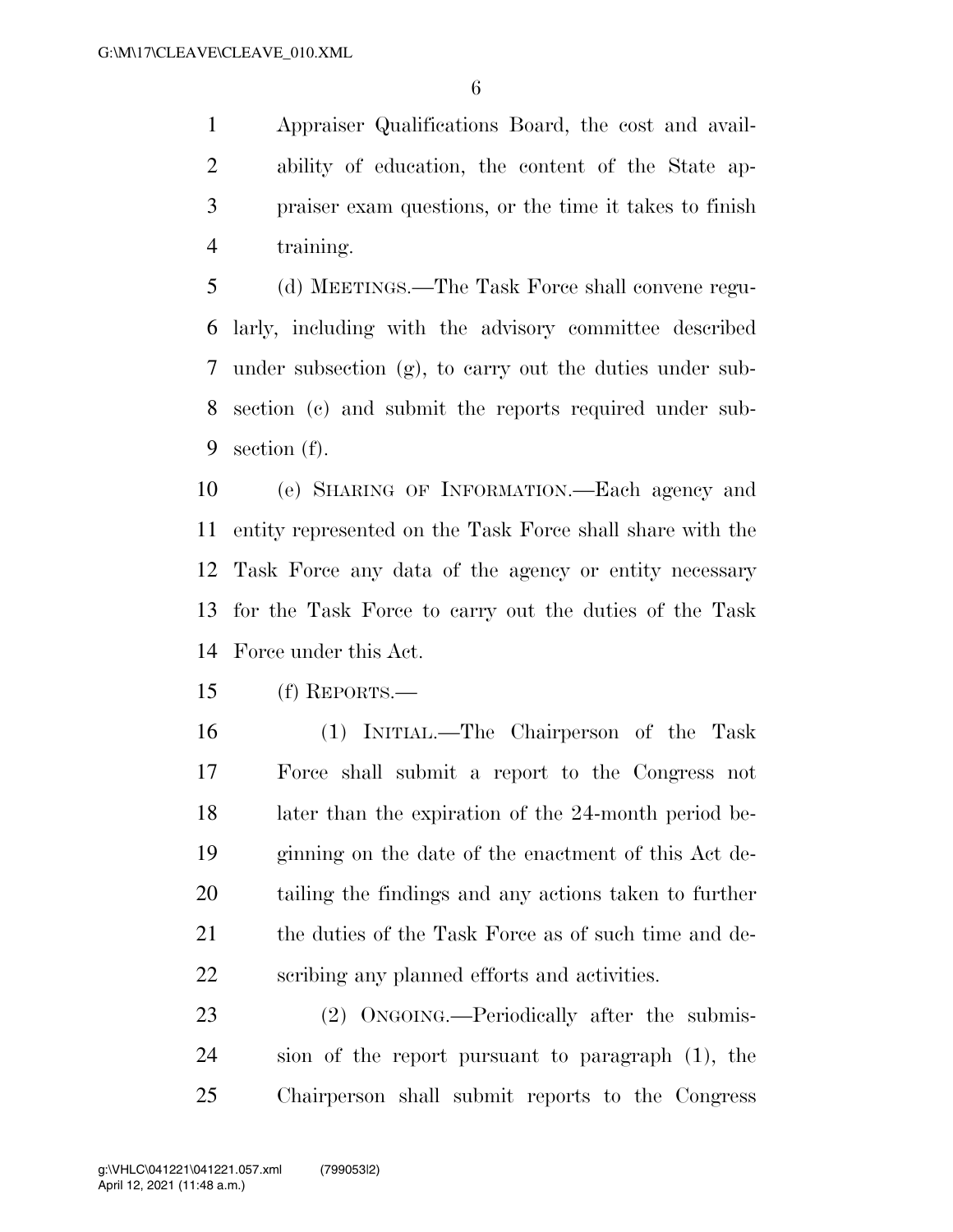| $\mathbf{1}$ | setting forth updates of the findings and actions          |
|--------------|------------------------------------------------------------|
| 2            | taken to further the duties of the Task Force.             |
| 3            | (g) ADVISORY COMMITTEE.-The Task Force shall               |
| 4            | establish an advisory committee to provide advice with re- |
| 5            | spect to the duties of the Task Force. The advisory com-   |
| 6            | mittee shall consist of—                                   |
| 7            | $(1)$ at least 2 civil rights advocates;                   |
| 8            | $(2)$ at least 2 consumer advocates;                       |
| 9            | $(3)$ at least 2 real estate appraisers (or rep-           |
| 10           | resentatives of real estate appraiser trade groups);       |
| 11           | $(4)$ at least 1 small lender (or representative of        |
| 12           | a trade group for small lenders);                          |
| 13           | $(5)$ at least 1 representative of a trade group           |
| 14           | that represents private investors;                         |
| 15           | $(6)$ at least 2 representatives of appraisal man-         |
| 16           | agement companies or trade groups for such compa-          |
| 17           | nies;                                                      |
| 18           | (7) at least 2 individuals who are industry ex-            |
| 19           | perts on alternative valuation models; and                 |
| 20           | $(8)$ at least 1 representative of the organization        |
| 21           | that adopts the appraisal standards and appraiser          |
| 22           | qualification criteria under title XI of the Financial     |
| 23           | Institutions Reform, Recovery, and Enforcement Act         |
| 24           | of 1989 (12 U.S.C. 3331 et seq.).                          |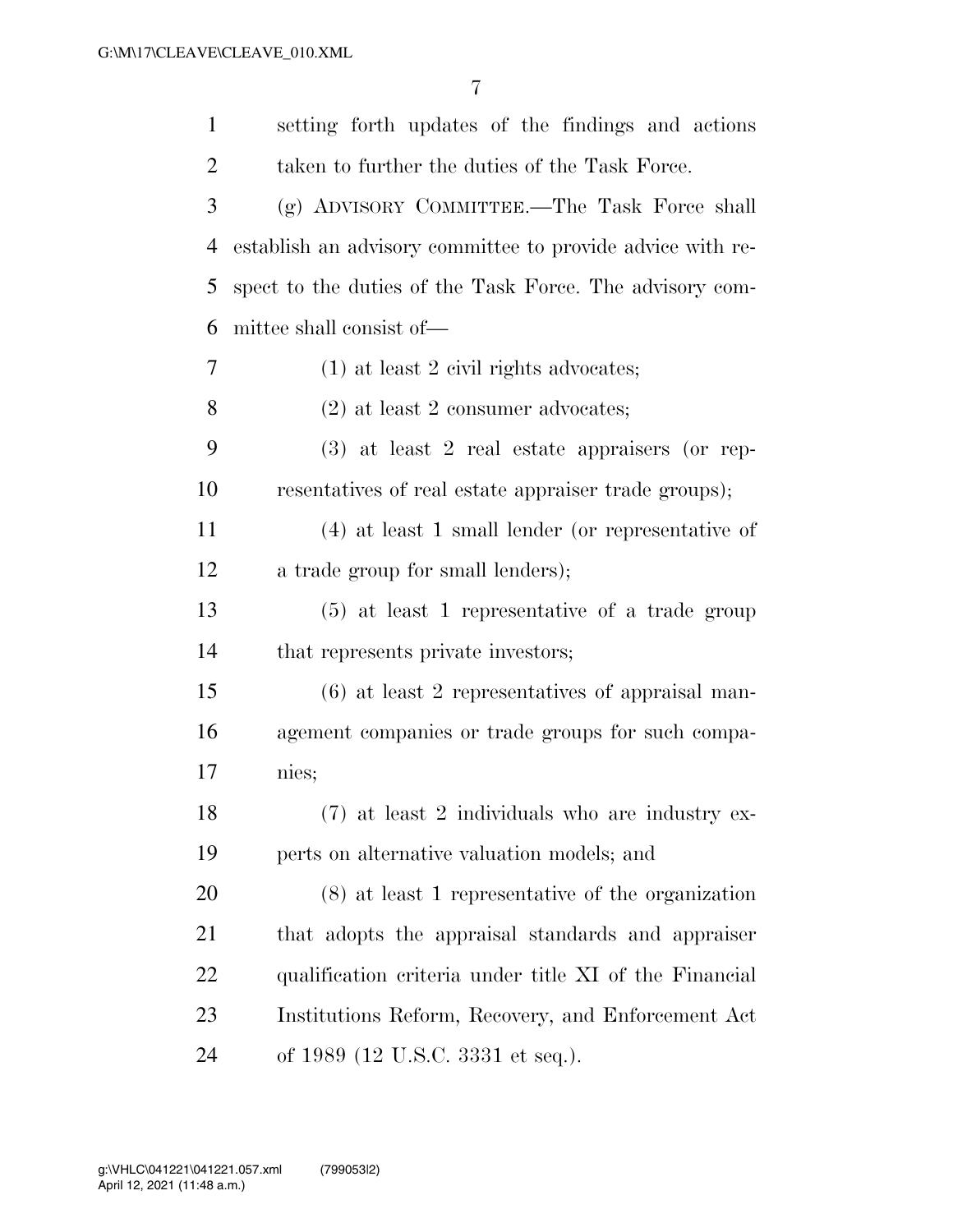| 1              | (h) SUNSET.—The Task Force shall terminate upon           |
|----------------|-----------------------------------------------------------|
| 2              | the expiration of the 5-year period beginning on the date |
| 3              | of the enactment of this Act.                             |
| $\overline{4}$ | SEC. 4. PROMOTING DIVERSITY AND INCLUSION IN THE AP-      |
| 5              | PRAISAL PROFESSION.                                       |
| 6              | The Financial Institutions Reform, Recovery, and          |
| 7              | Enforcement Act of 1989 is amended—                       |
| 8              | (1) in section 1103(a) $(12 \text{ U.S.C. } 3332(a))$ —   |
| 9              | $(A)$ in paragraph $(3)$ , by striking "and" at           |
| 10             | the end;                                                  |
| 11             | $(B)$ in paragraph $(4)$ , by striking the pe-            |
| 12             | riod at the end and inserting a semicolon;                |
| 13             | $(C)$ in paragraph $(5)$ , by striking the pe-            |
| 14             | riod at the end and inserting a semicolon;                |
| 15             | $(D)$ in paragraph $(6)$ , by striking the pe-            |
| 16             | riod at the end and inserting "a semicolon;               |
| 17             | and"; and                                                 |
| 18             | (E) by adding at the end the following new                |
| 19             | paragraph:                                                |
| 20             | $\lq(7)$ administer the grant program under sec-          |
| 21             | tion $1122(j)$ ."; and                                    |
| 22             | $(2)$ in section 1106 (12 U.S.C. 3335)—                   |
| 23             | (A) by inserting "(a) IN GENERAL.—" be-                   |
| 24             | fore "The Appraisal Subcommittee";                        |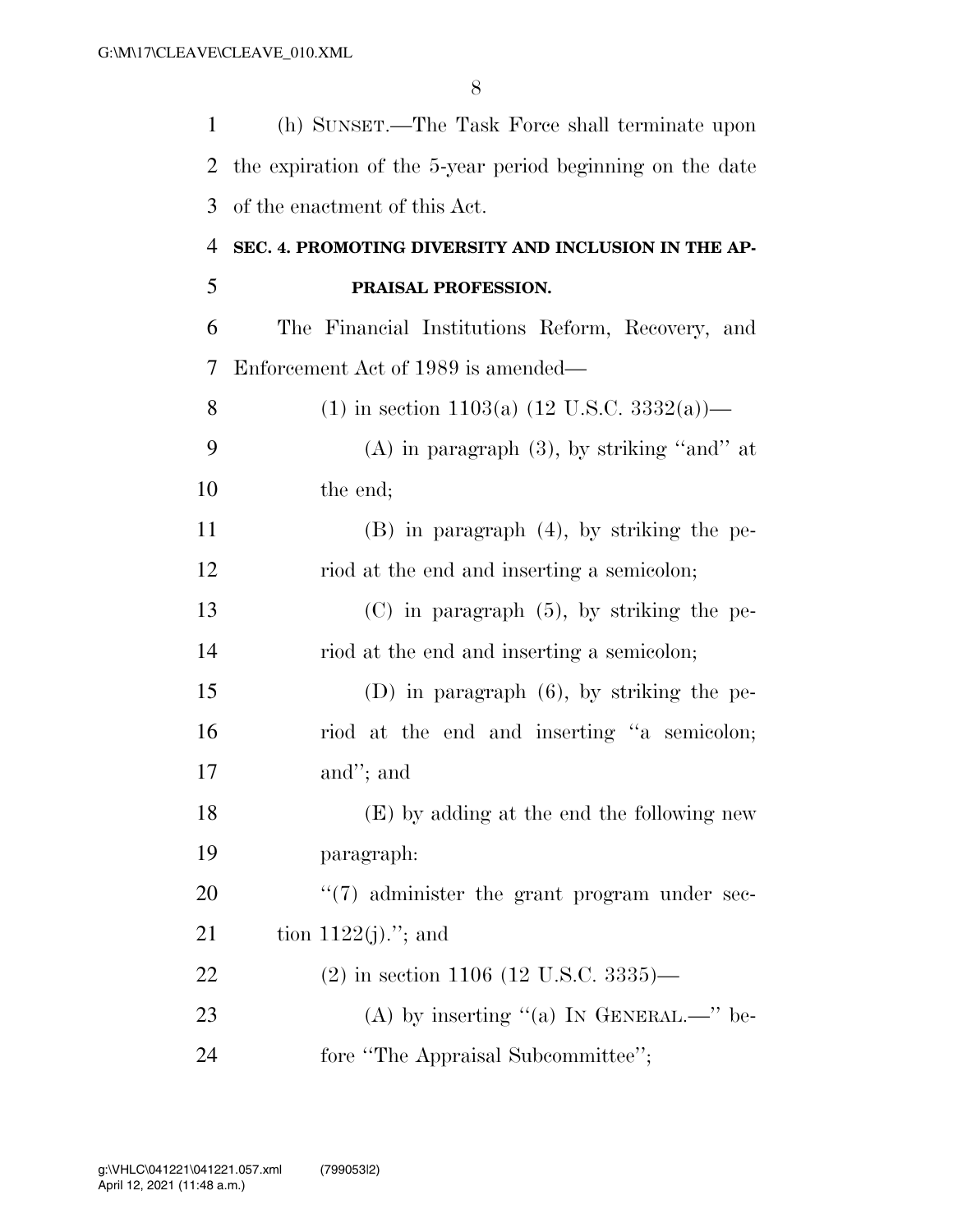| $\mathbf{1}$   | (B) by striking the comma after "com-                  |
|----------------|--------------------------------------------------------|
| $\overline{2}$ | ment";                                                 |
| 3              | (C) by inserting before "Any regulations"              |
| $\overline{4}$ | the following:                                         |
| 5              | "(b) REGULATIONS.—"; and                               |
| 6              | (D) in subsection (a) (as so designated by             |
| 7              | subparagraph $(A)$ of this paragraph), by adding       |
| 8              | at the end the following: "The Appraisal Sub-          |
| 9              | committee<br>may coordinate, and enter into            |
| 10             | agreements, with private industry stakeholders         |
| 11             | (including appraisal management companies              |
| 12             | and industry associations) to facilitate activities    |
| 13             | and practices that ensure diversity among indi-        |
| 14             | viduals newly hired as appraisers in their first       |
| 15             | employment positions in the appraisal indus-           |
| 16             | $try.'$ ;                                              |
| 17             | $(3)$ in section 1122 (12 U.S.C. 3351), by add-        |
| 18             | ing at the end the following new subsection:           |
| 19             | "(j) GRANT PROGRAM TO PROMOTE DIVERSITY AND            |
| 20             | INCLUSION IN THE APPRAISAL PROFESSION.                 |
| 21             | " $(1)$ IN GENERAL.—The Appraisal<br>Sub-              |
| 22             | committee shall carry out a program under this sub-    |
| 23             | section to makes grants to State agencies, nonprofit   |
| 24             | organizations, and institutions of higher education to |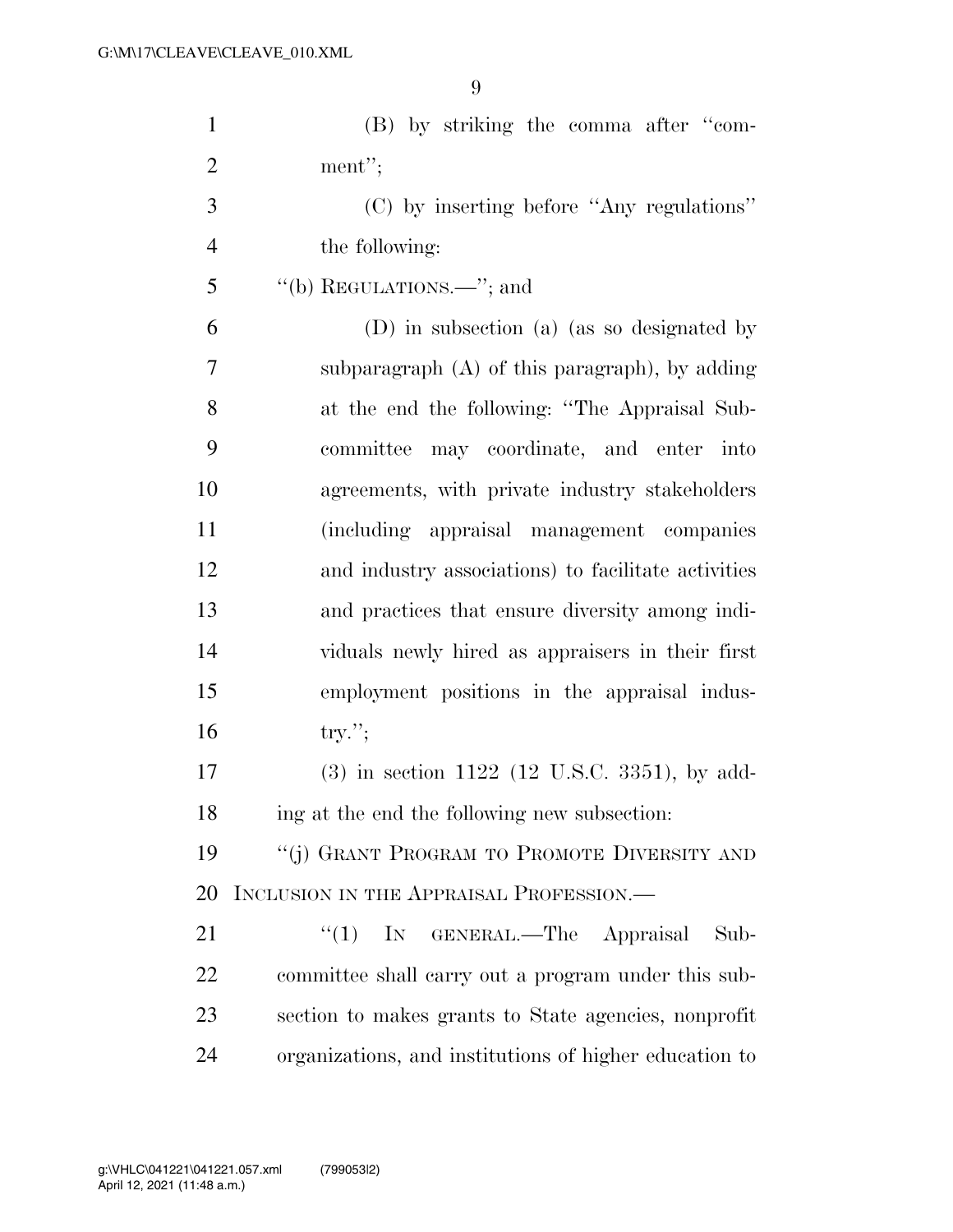| $\mathbf{1}$   | promote diversity and inclusion in the appraisal pro- |
|----------------|-------------------------------------------------------|
| $\overline{2}$ | fession.                                              |
| 3              | "(2) ELIGIBLE ACTIVITIES.—Activities carried          |
| $\overline{4}$ | out with amounts from a grant under this Act shall    |
| 5              | be designed to promote diversity and inclusion in the |
| 6              | appraisal profession, and may include—                |
| 7              | $\lq\lq$ funding scholarships;                        |
| 8              | "(B) providing training and education;                |
| 9              | "(C) providing implicit bias training for             |
| 10             | appraisers; and                                       |
| 11             | $\lq\lq$ other activities as determined appro-        |
| 12             | priate to further the purposes of this grant pro-     |
| 13             | gram by the Appraisal Subcommittee.                   |
| 14             | "(3) ALLOCATION OF FUNDS.—In making                   |
| 15             | grants under this subsection, the Appraisal Sub-      |
| 16             | committee shall—                                      |
| 17             | "(A) allocate 50 percent of the funds made            |
| 18             | available to Historically Black Colleges and          |
| 19             | Universities or universities with degree pro-         |
| 20             | grams approved by the Appraiser Qualifications        |
| 21             | Board or a relevant State regulatory agency           |
| 22             | $for-$                                                |
| 23             | "(i) scholarships for students of color               |
| 24             | who want to pursue a career in real estate            |
| 25             | appraisal; and                                        |